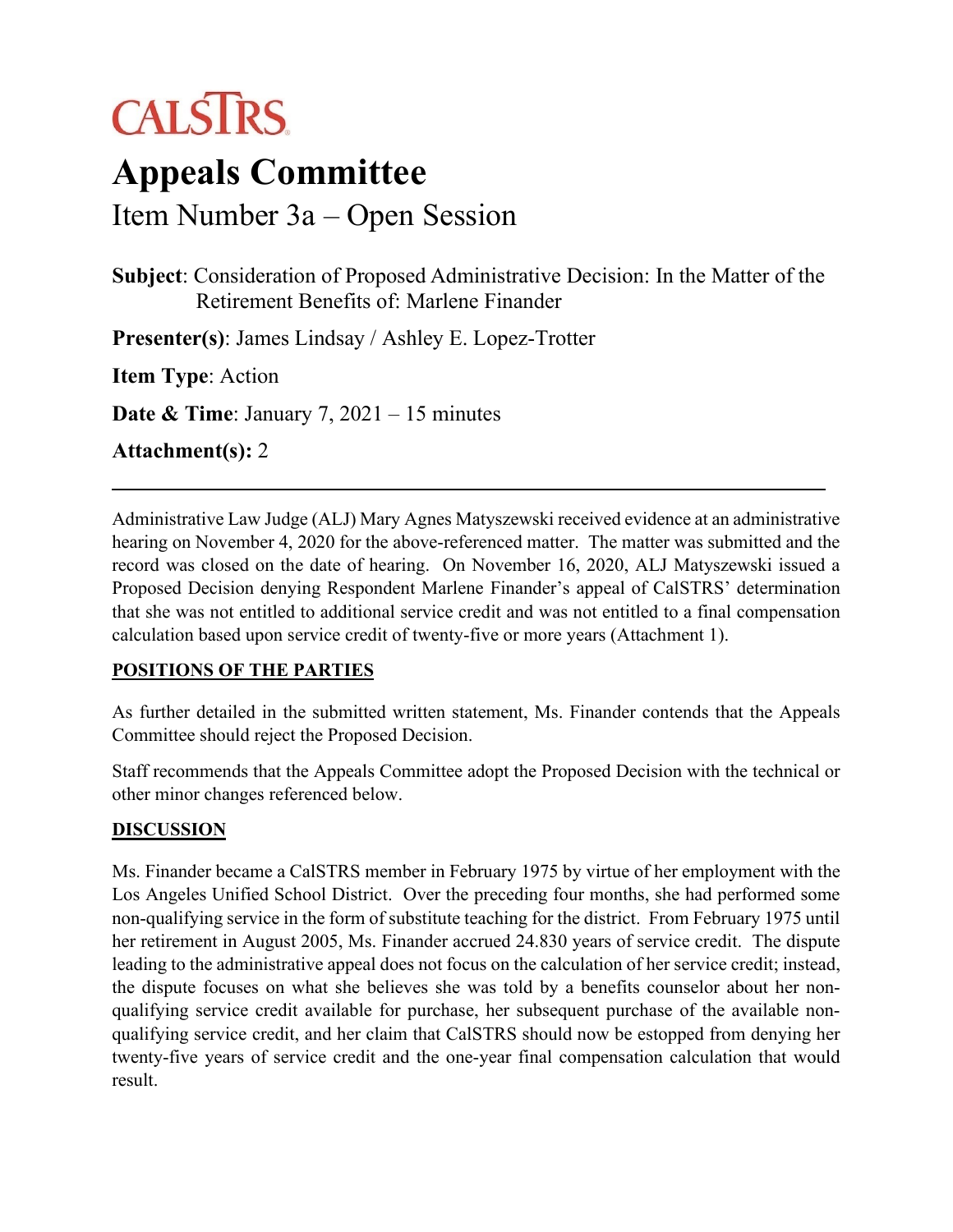Appeals Committee – Item 3a January 7, 2021 Page 2

Ms. Finander believes that she and her husband met with benefits counselor April Sharp on one occasion only and alleges she was told by Ms. Sharp during that one appointment that, if she paid the exact amount of \$1,272.96, she would have twenty-five years of service credit. CalSTRS' records, however, show that Ms. Finander had three separate benefits counseling sessions. CalSTRS' records reflect that she met with Ms. Sharp in April 2004. The worksheet prepared by Ms. Sharp in advance of the meeting correctly states that Ms. Finander had 24.612 years of service credit at that time. The documentation further indicates that Ms. Finander was significantly late for the appointment causing an inability to prepare any benefit estimate. There is no indication that the subject of non-qualifying service credit or the purchase of such service credit was discussed at the meeting. CalSTRS' records show that Ms. Finander then met with benefits counselor Charles Courdy in May 2004. Various benefit estimates were prepared in conjunction with this meeting based upon various assumptions and information provided by Ms. Finander. The worksheet prepared in advance of the meeting again correctly noted Ms. Finander's 24.612 years of service credit. Certain benefit estimates include additional accrued service credit, significant unused sick leave and the purchase of .388 service credit – an amount that would, if available, lead to total service credit of twenty-five years.

Following the meeting with Mr. Courdy, Ms. Finander submitted a request to purchase nonqualifying service credit in the amount of .388 years. CalSTRS responded to the request stating that she was eligible to purchase only .114 years of non-qualifying service credit and the cost to do so was \$1,272.96. Ms. Finander completed the purchase and received .114 years of service credit; however, that amount was insufficient to bring her to twenty-five years.

CalSTRS' records show that Ms. Finander met a second time with Ms. Sharp in August 2005. The worksheet prepared by Ms. Sharp correctly acknowledges that Ms. Finander remained short of twenty-five years of service credit. Despite being informed at this meeting that she had accrued only 24.809 years of service credit, she submitted her service retirement application less than one week later. A minor reporting adjustment modified her service credit to 24.830, but she ultimately had no unused sick leave and no other adjustments bringing her to twenty-five years. Her final compensation was calculated based upon her highest average compensation earnable for a consecutive 36-month period pursuant to Education Code section 22134.

Shortly after submitting her retirement application, Ms. Finander engaged in communication with CalSTRS' Ombudsman's office seeking explanation of her service credit total. Those contemporaneous communications in 2005 do not allege that Ms. Sharp made any misrepresentations regarding her ability to purchase more service credit or that she would have twenty-five years following the purchase she finalized. Her communications focused on the alleged retaliation and theft of her service credit by the district. Following a delay of more than ten years, Ms. Finander initiated this appeal claiming that she made the service credit purchase because Ms. Sharp specifically stated that she would reach twenty-five years upon the purchase.

At the hearing, Ms. Finander presented her own testimony and that of her husband asserting that she only had one in-person meeting with a benefits counselor. She denied meeting with Mr. Courdy at all or Ms. Sharp on a second occasion. She and her husband testified that Ms. Sharp was able during the meeting to determine the exact amount of service credit available for purchase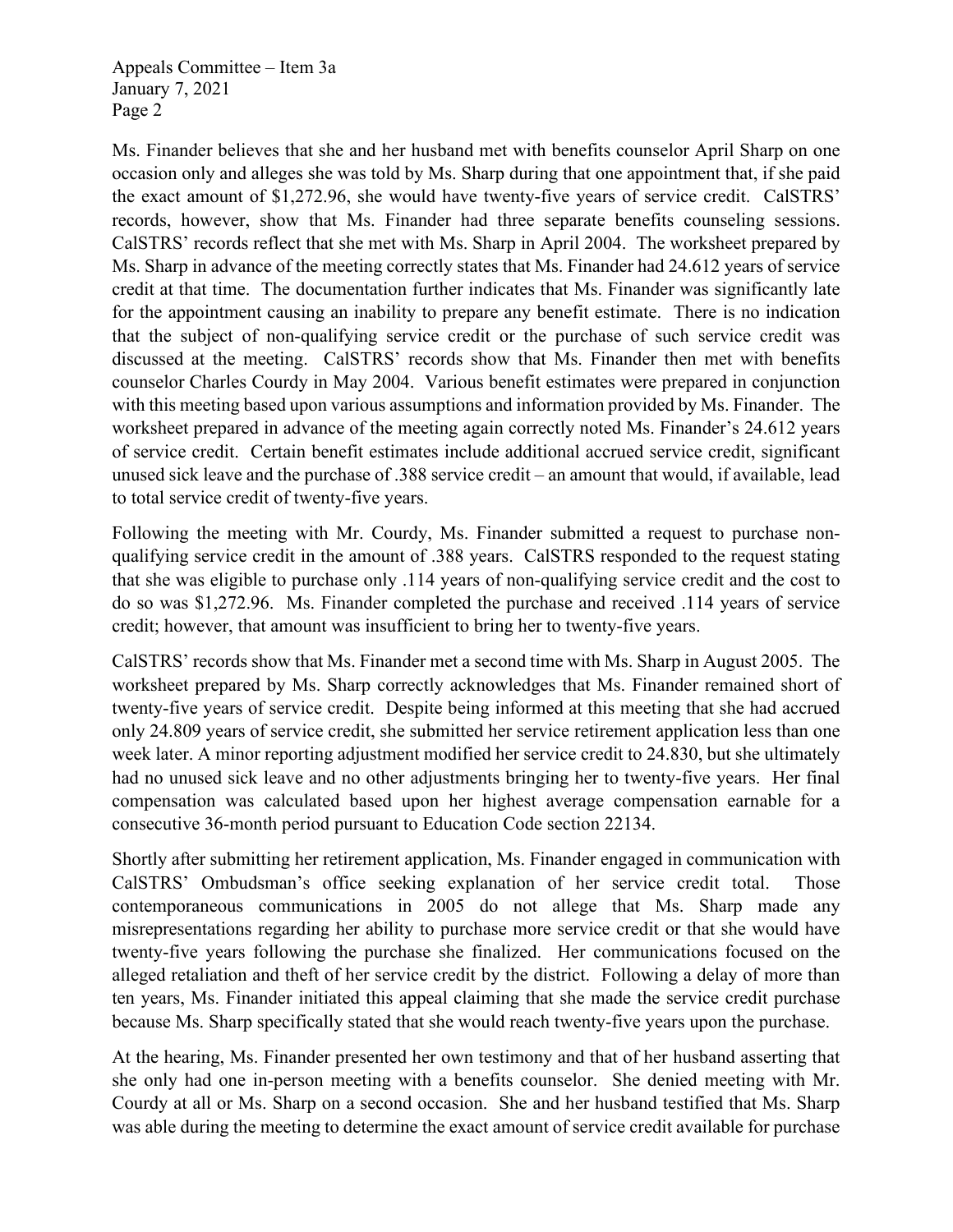Appeals Committee – Item 3a January 7, 2021 Page 3

and the price in order to obtain twenty-five years of service credit. CalSTRS presented testimony and documentary evidence that Ms. Finander attended three benefits counseling sessions and that Ms. Sharp could not have made the representations alleged because the documents relating to the first meeting do not reference a service credit purchase and no estimates were prepared. By the time she met the second time with Ms. Sharp, the .114 service credit purchase had already been consummated. CalSTRS presented evidence that Ms. Finander was informed at all times that she had not achieved an aggregate service credit total of at least twenty-five years.

ALJ Matyszewski found that Ms. Finander's claims were not supported by the evidence. Specifically, she found that the evidence did not establish that Ms. Sharp made improper representations or that CalSTRS misled her regarding her service credit total. ALJ Matyszewski, therefore, ruled that Ms. Finander's service credit total is accurate and that her final compensation must be calculated utilizing her highest consecutive 36-month period of compensation earnable pursuant to Education Code section 22134. ALJ Matyszewski further ruled that CalSTRS is not estopped from implementing the proper calculation. Accordingly, ALJ Matyszewski denied Ms. Finander's appeal in its entirety and upheld CalSTRS' determination regarding her benefits.

#### **WRITTEN STATEMENT FROM MEMBER**

Ms. Finander submitted a written statement in response to the Proposed Decision requesting that the committee reject the Proposed Decision (Attachment 2). She attempted to include a document in support of her position that was neither introduced nor admitted as evidence during the hearing; however, since the committee cannot take additional evidence at this time pursuant to Government Code section 11517, the attachment is not included. Ms. Finander's statement does not change staff's recommendation that the committee adopt the Proposed Decision with the technical or other minor changes referenced below.

#### **STAFF RECOMMENDATIONS**

Staff recommends that the Appeals Committee adopt the Proposed Decision with the following technical and minor changes:

- 1. On page 2, Summary, line 4, change "earned" to "earnable."
- 2. On page 2, Summary, line 5, change "she" to "it."
- 3. On page 2, Summary, line 8, change "earned" to "earnable."
- 4. On page 4, paragraph 8, line 5, change "May 20, 2004" to "April 20, 2004."
- 5. On page 10, paragraph 18, line 13, change "May 20, 2004" to "April 20, 2004."
- 6. On page 15, paragraph 26, line 1, change "July 17, 2005" to "September 17, 2005."
- 7. On page 20, paragraph 35, line 1, change "April 18, 2018" to "December 14, 2018."
- 8. On page 20, paragraph 35, line 15, change "April 22, 2005" to "August 22, 2005."

#### **ATTACHMENTS**

Attachment 1: Proposed Decision

Attachment 2: Written Statement of Marlene Finander